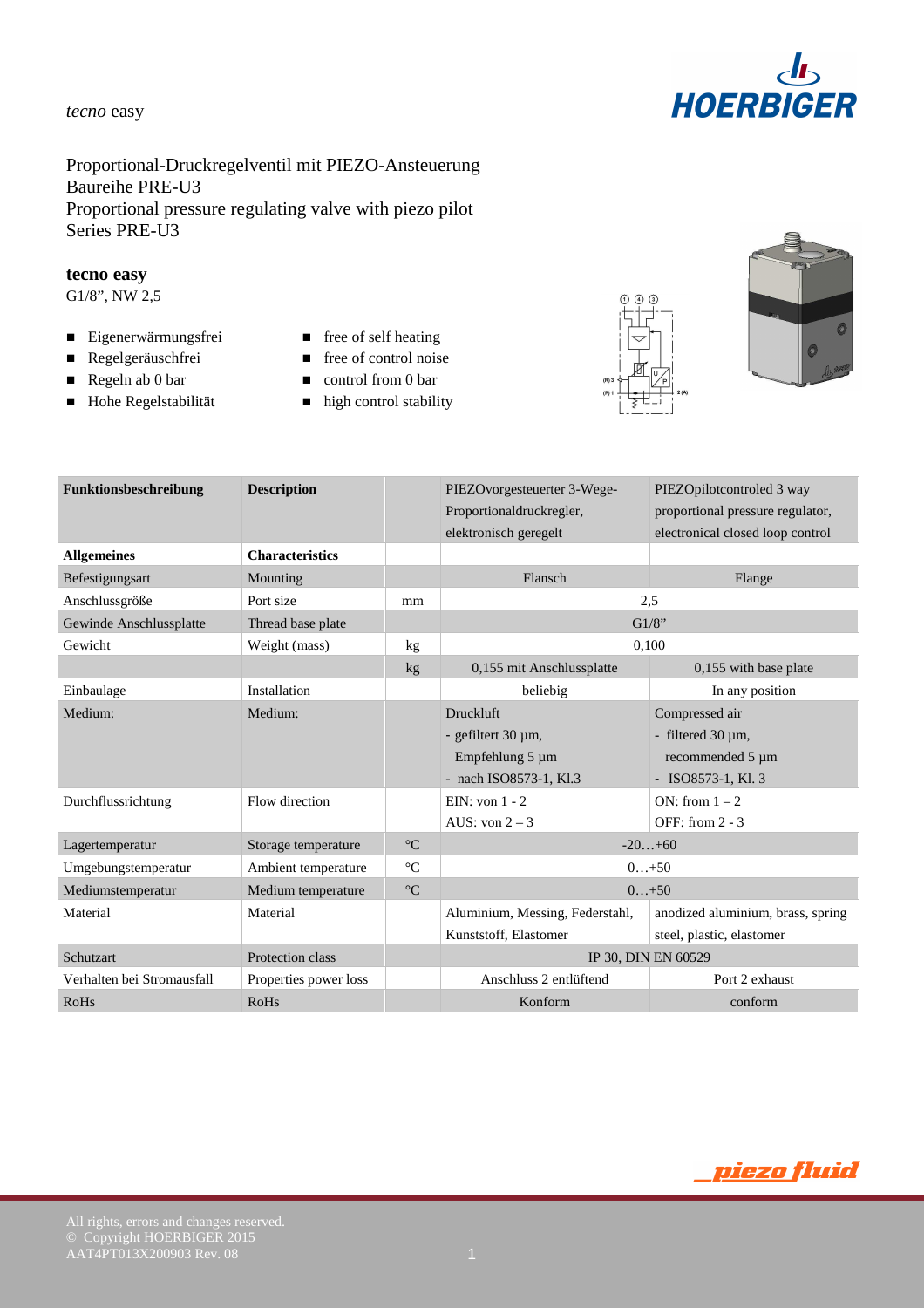

| Pneumatische                          | <b>Pneumatic</b>                  |                         |                 |                          |                            |
|---------------------------------------|-----------------------------------|-------------------------|-----------------|--------------------------|----------------------------|
| Kenngrößen                            | characteristics                   |                         |                 |                          |                            |
| Ausführung <sup>1)</sup>              | Version $1)$                      |                         |                 |                          | $0 - 8$ bar                |
| Eingangsdruck                         | Pressure inlet                    | $p1_{\min}$             | bar             |                          | 1,5                        |
|                                       |                                   | $p1_{max}$              | bar             |                          | 10                         |
| Ausgangsdruck <sup>1)</sup>           | Pressure outlet <sup>1)</sup>     | $p2_{min}$              | bar             |                          | $\boldsymbol{0}$           |
|                                       |                                   | $p2_{max}$              | bar             |                          | 8                          |
| Nenndurchfluss                        | Nominal flow rate                 | $Q_N$                   | 1/min           |                          | 200                        |
| Maximaler Durchfluss <sup>2)</sup>    | Max. flow rate <sup>2)</sup>      | $Q_{max}$               | 1/min           |                          | 350                        |
| Hysterese <sup>4)</sup>               | Hysteresis <sup>4)</sup>          | $p2_{max}$              | $\%$            |                          | < 0, 2                     |
| Wiederholgenauigkeit <sup>4)</sup>    | Repeatability <sup>4)</sup>       | $p2_{max}$              | $\frac{0}{0}$   |                          | < 0, 2                     |
| Ansprechempfindlichkeit <sup>4)</sup> | Responsiveness <sup>4)</sup>      | $p2_{max}$              | $\%$            |                          | < 0, 1                     |
| Linearität $3)$ <sup>4)</sup>         | Linearity $3)$ 4)                 | $p2_{max}$              | $\frac{0}{0}$   |                          | < 2, 5                     |
| Leckage $5$                           | Leakage $5$                       |                         | Nl/min          |                          | $\leq 0.75$                |
| Eigenluftverbrauch <sup>6)</sup>      | Own air consumption <sup>6)</sup> |                         | Nl/min          |                          | $<1\,$                     |
| <b>Elektrische</b>                    | <b>Electric</b>                   |                         |                 |                          |                            |
| Kenngrößen                            | characteristics                   |                         |                 |                          |                            |
| Nennspannung                          | Nominal voltage                   | $U_N$                   | V <sub>DC</sub> |                          | $24 \pm 10\%$              |
| Nennleistung                          | Nominal power max.                | $P_N$                   | W               |                          | 0,4                        |
| Restwelligkeit                        | Residual ripple max.              | $U_N$                   | $\%$            |                          | 10                         |
| Stromaufnahme                         | Current consumption               | $I_{BMAX}$              | mA              | 15                       |                            |
| Eingangswiderstand                    | Input resitance                   | $R_{E}$                 | $k\Omega$       | 61,5                     |                            |
| Sollwerteingang                       | Set value input                   | $\ensuremath{\text{W}}$ | $\mathbf V$     | $0 - 8$                  |                            |
| Auflösung                             | Scale                             | $W/p_2$                 | V/bar           | $\mathbf{1}$             |                            |
| <b>Kabelanschluss</b>                 | <b>Cable connector</b>            |                         |                 |                          | M8, 3 Pin                  |
| Elektromagnetische                    | Electromagnetic                   |                         |                 | Abgeschirmte             | Shielded connecting cables |
| Verträglichkeit (EMV)                 | compatibility (EMC)               |                         |                 | Anschlusskabel verwenden | must be used               |
| Störfestigkeit                        | Resistance to interferences       |                         |                 | EN 61000-6-2             |                            |
| Störaussendung                        | Emissions                         |                         |                 |                          | EN 61000-6-4               |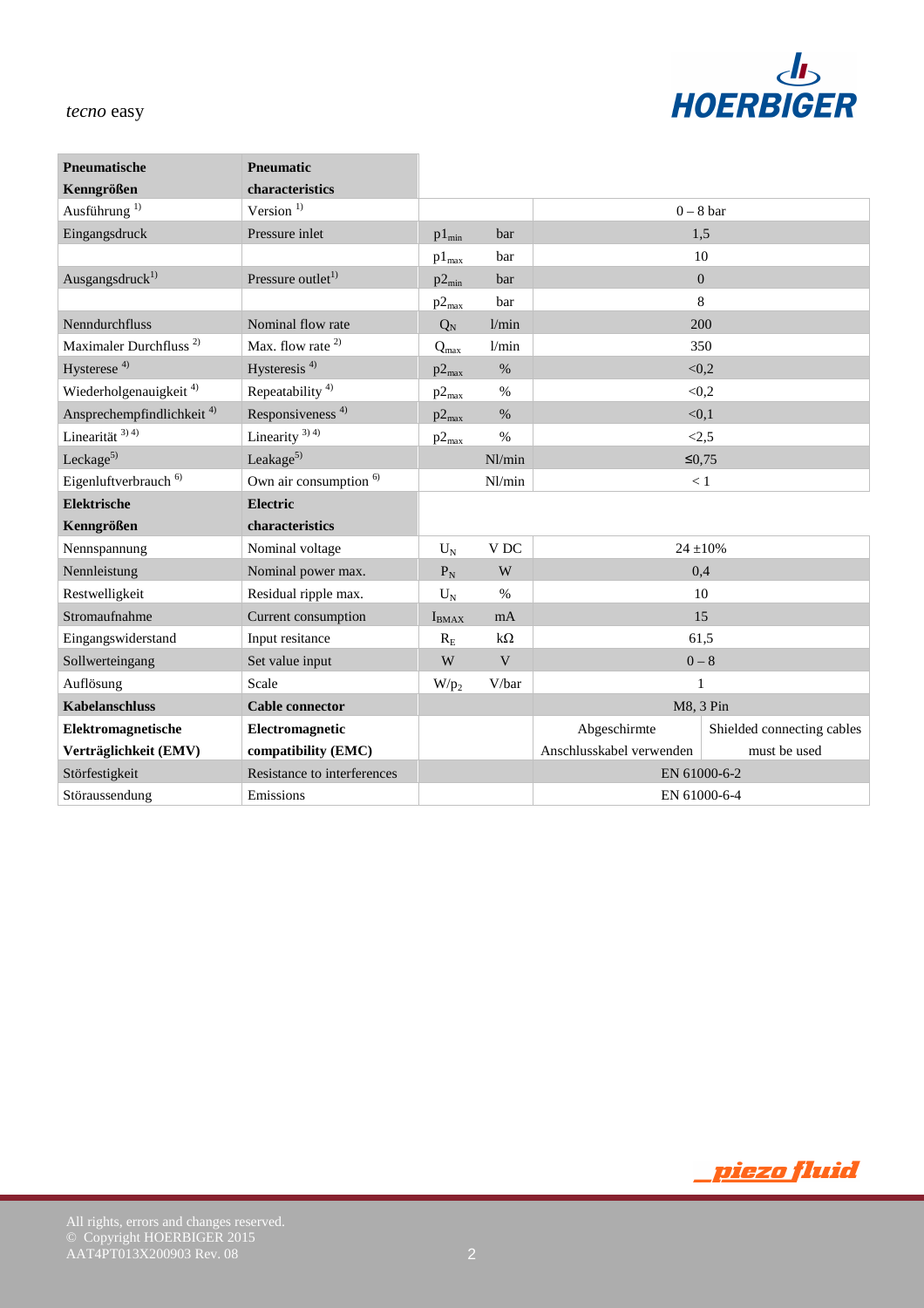



© Copyright HOERBIGER 2015  $AAT4PT013X200903$  Rev. 08  $3$ 

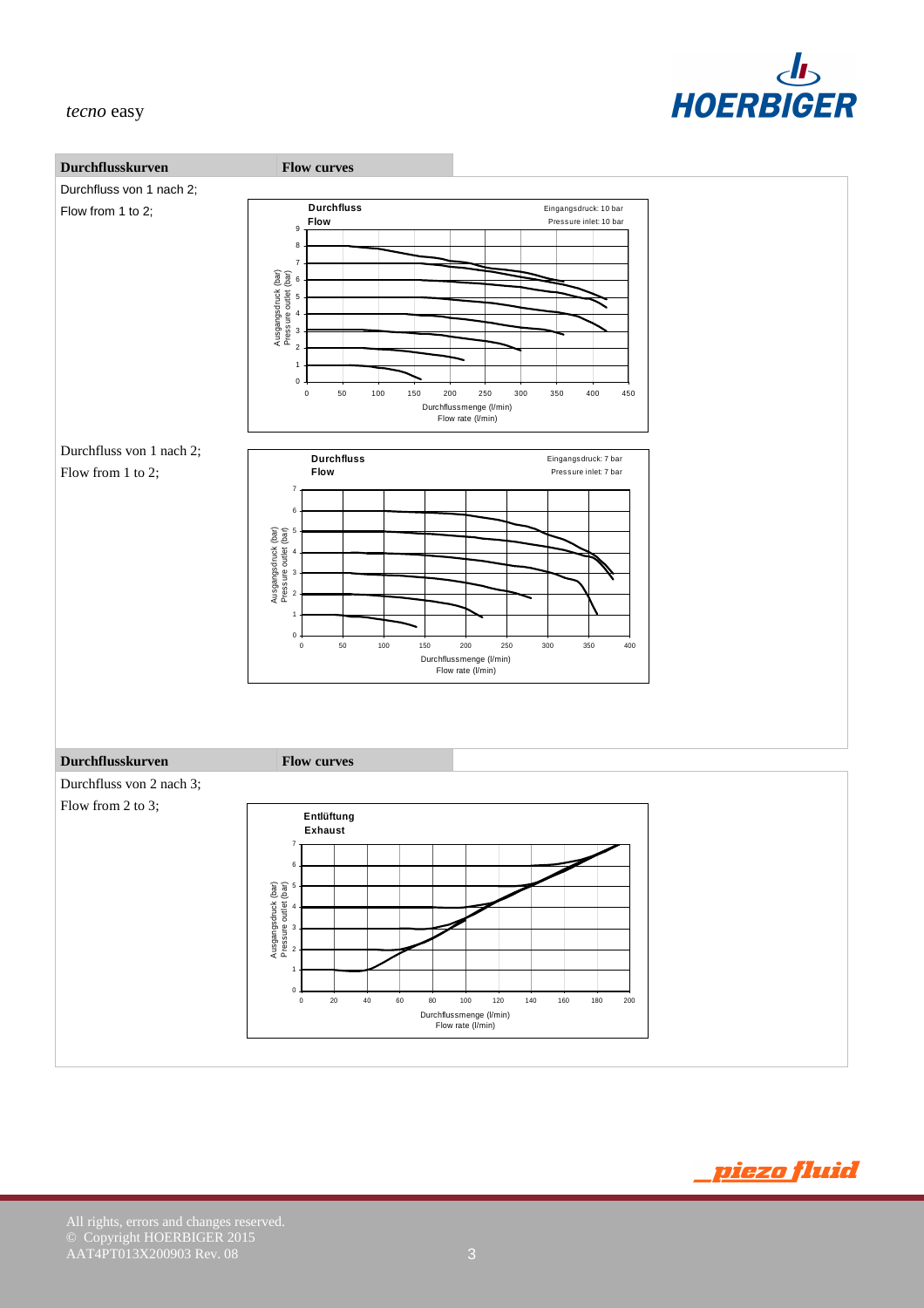

#### **Abmessungen Dimensions**

Mit Anschlussplatte PS11112-A-01

With base plate PS11112-A-01



PS11112-A-01 Anschlussplatte mit Flanschbild PS12407-A Anschlussplatte 2-fach, anreihbar mit Flanschbild Base plate with flange connection Base plate 2-fold, stackable with flange connection



<u>piezo fluid</u>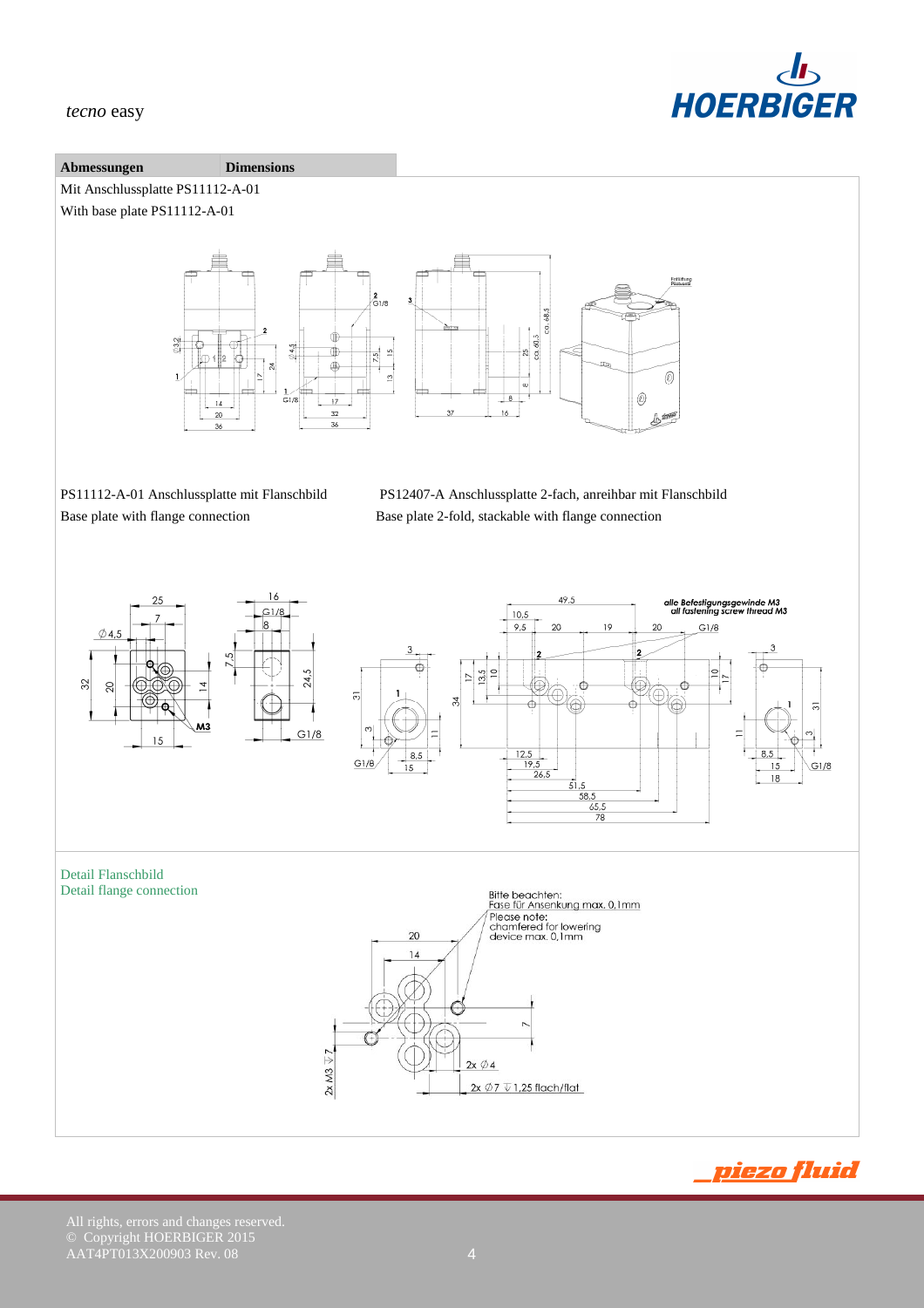

<u>piezo fluid</u>

#### *tecno* easy

| <b>Bemerkung</b>                                              | <b>Remarks</b>                                               |  |
|---------------------------------------------------------------|--------------------------------------------------------------|--|
| 1) Andere Druckbereiche auf Anfrage                           | 1) other pressure ranges on request                          |  |
| 2) Bei $p_1 = 10$ bar auf $p_2 = 6.3$ bar, $\Delta p = 1$ bar | 2) at $p_1 = 10$ bar and $p_2 = 6.3$ bar, $\Delta p = 1$ bar |  |
| 3) bei + 20 °C, Temperatur- und Langzeitdrift auf Anfrage     | 3) at $+$ 20 °C, temperature- and long term drift on request |  |
| 4) bezogen auf Endwert $p_{2max}$                             | 4) relative to $p_{2max}$                                    |  |
| 5) bei $p_{1max}$                                             | 5) at $p_{1max}$                                             |  |
| 6) nur bei Sollwert $> 0$                                     | 6) only when set valve $> 0$                                 |  |



Andere Varianten auf Anfrage

\*siehe Zubehör

#### Order code tecno easy



# Other variations on request

#### \*see accessory

© Copyright HOERBIGER 2015

 $AAT4PT013X200903$  Rev. 08  $5$